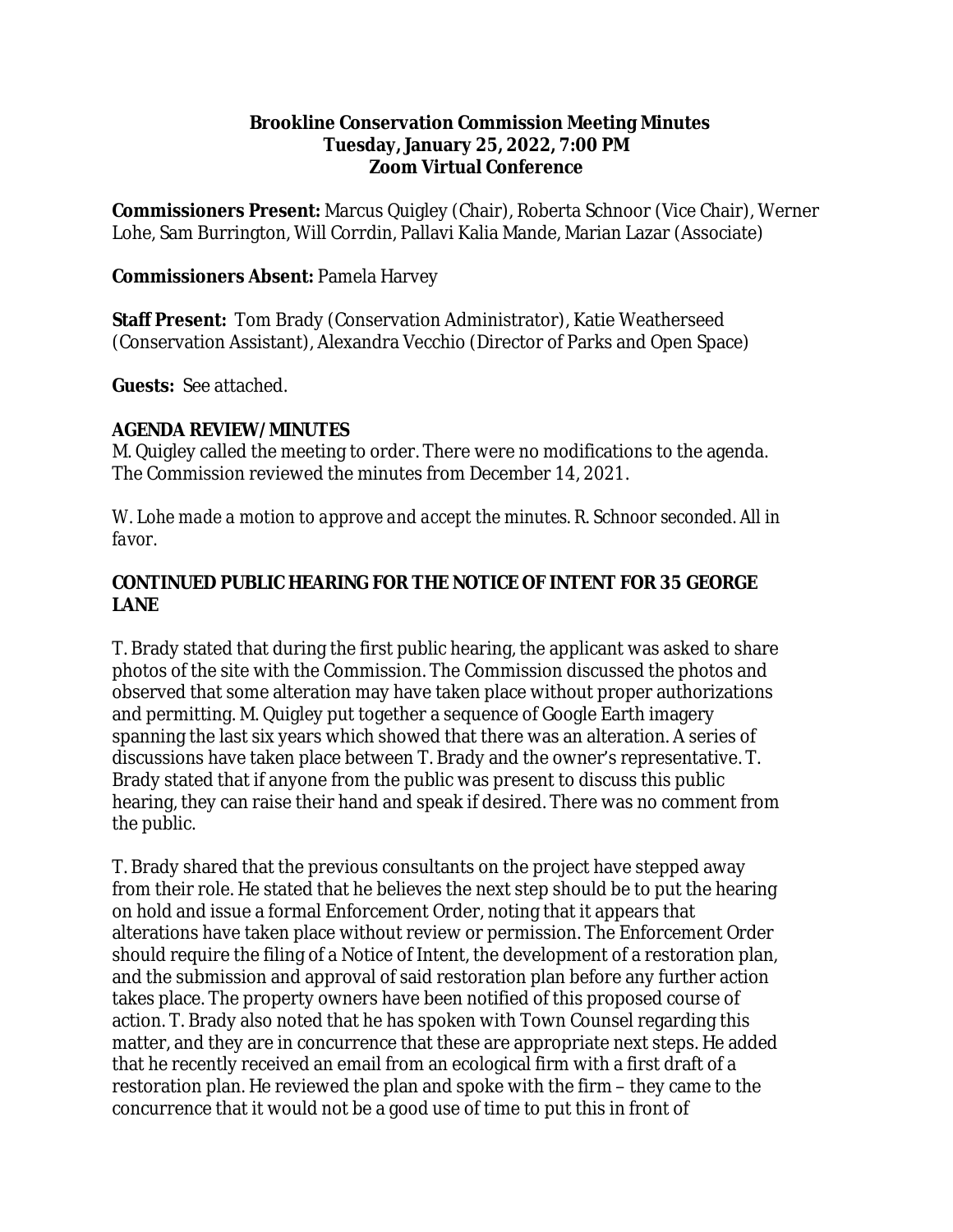Commission on such short notice. T. Brady shared the Google Earth imagery with the consultant, and asked them to do a further analysis of the square footage of what was altered versus what was proposed to be replaced. Some observations were made on the sizes of the plant material that were initially proposed, and the consultant now plans on revising the plan prior to submitting it to the Commission.

The consultant formally requested that the hearing be continued and has provided a written acknowledgement stating that the applicant anticipates receiving an Enforcement Order from the Commission as part of the process to rectify the actions that have taken place on site. He asked if there was any comment from the Commission or public. M. Quigley thanked T. Brady for his work.

T. Brady stated that he has drafted an Enforcement Order for the Commission's review. M. Quigley asked whether there was acknowledgment by the owners and/or others that substantiate any of the information the Commission had collected. T. Brady responded that there is clear acknowledgement from both the previous consultant team and the new consultant that alteration has taken place, as well as the general timeline in which the work took place. The discussion at the moment is the extent of the square footage of alteration, as well as the best path forward. W. Corrdin asked whether the Google Earth imagery is recognized as evidence to substantiate an Enforcement Order. T. Brady replied that it is not. T. Brady shared the Enforcement Order with the Commission and noted the required actions to be completed by February 15th. T. Brady stated that the consultant had asked whether it would be possible to address the issue under the current Notice of Intent. T. Brady noted that he would prefer to have two separate Notices of Intent, but would defer to the Commission's wishes. W. Lohe agreed that two separate Notices of Intent would be most appropriate.

*W. Corrdin made a motion to ratify the enforcement action. R. Schnoor seconded. All in favor.* 

*P. K. Mande made a motion to issue the Enforcement Order. S. Burrington seconded. All in favor.* 

The Commission gave permission for Conservation staff to use electronic signatures on the form to indicate their votes of approval.

*P. K. Mande made a motion to continue the public hearing to February 15th . W. Lohe seconded. All in favor.*

#### **PUBLIC HEARING FOR THE NOTICE OF INTENT FOR 25 SEARS ROAD FOR THE CONSTRUCTION OF A SINGLE-FAMILY HOUSE AND ASSOCIATED SITE WORK, SUBMITTED BY ECOTEC, INC. ON BEHALF OF THEIR CLIENT, C. STUMPO DEVELOPMENT**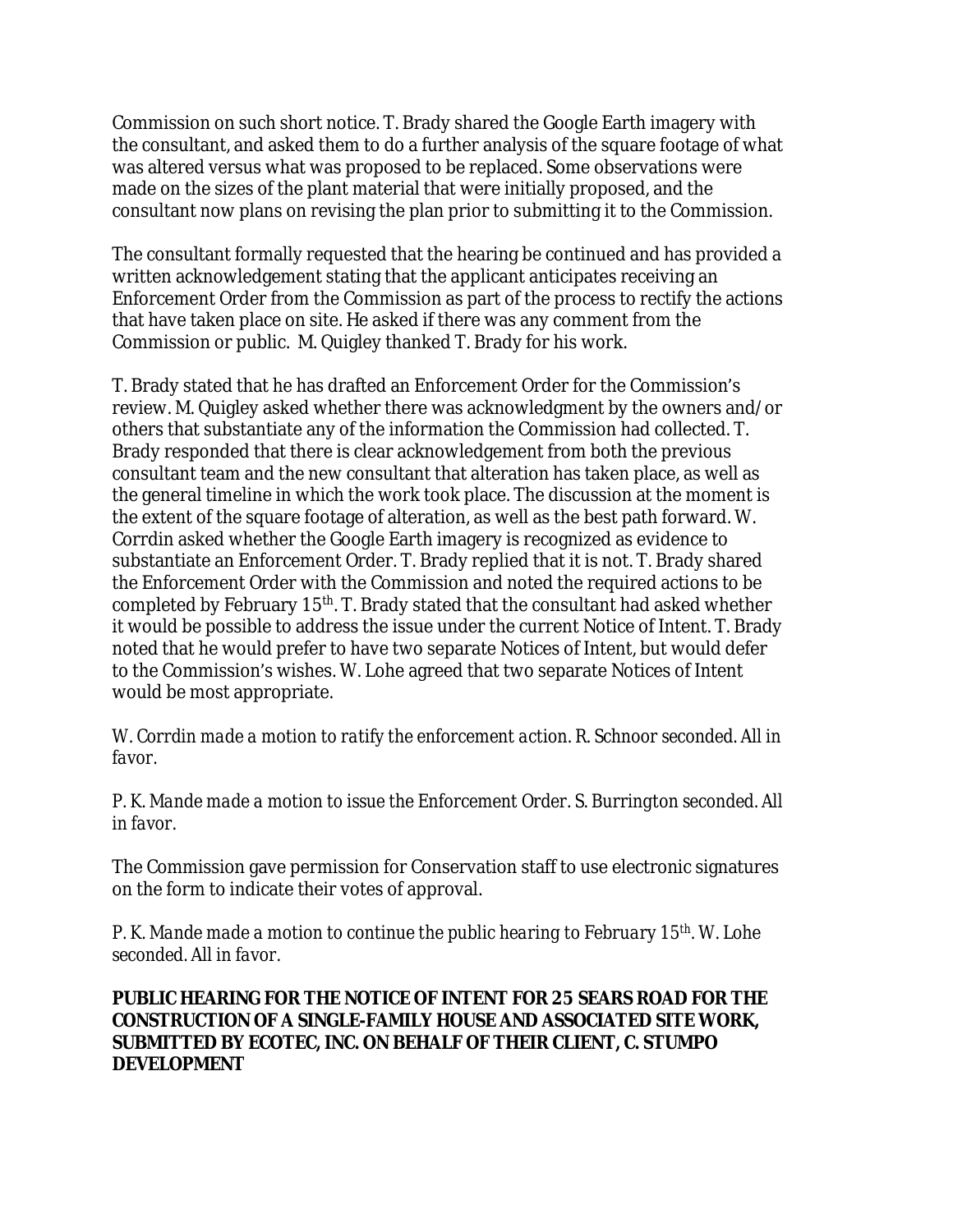T. Brady stated that the Commission were sent the electronic Notice of Intent package for their review. He stated that he first looked through the application when it was submitted and noted that everything looked well prepared and complete. However, he looked through the application again recently and noticed that while the map from the Assessor's Database included abutters along Lee Street, the associated abutters list did not include these properties. He stated that he feels poorly that his office did not catch this error sooner. He proposed to open the hearing tonight and have a discussion about the application, but to then continue the hearing to February  $15<sup>th</sup>$  and repeat the information shared here tonight so that other abutters can hear the information and present their questions and comments.

Don Gentile stated that Scott Jordan, wetland scientist from EcoTec, Inc., believes the map may show a 300-foot buffer and the list only includes abutters within 100-feet. T. Brady stated that that's an interesting thought – it would still indicate a technical glitch, but he will bring it back to the Assessor's Office and discuss the matter further with them.

D. Gentile, attorney from Jeffrey Allen's office, introduced himself and stated that he is appearing on behalf of the applicant. He added that Verne Porter, project engineer, is also in attendance, as well as S. Jordan from EcoTec, Inc. He stated that V. Porter will give the Commission an overview of the project. He noted that this property should be familiar to the Commission because it was the subject of an Order of Conditions that was issued in 2019 for a single family house.

V. Porter, land surveyor and civil engineer, stated that he was representing C. Stumpo Development for the construction of a home at the end of Sears. He noted that the property has a common driveway special permit so all lots have shared access. One lot is under construction now. 25 Sears Road is located at the end of the private driveway and the house has been pushed to the east and north as much as possible, noting that the setbacks are 50 feet from both lot lines. He stated that they have intentionally put the house as close to those lot lines as possible to keep the work away from the wetlands. He stated that his office has provided a site plan with grading. The site is almost entirely ledge, although there are some trees that have managed to grow around the ledge.

The site plan was shared on the screen, and V. Porter noted that the area highlighted in green is proposed to be landscaped when construction is complete. The wetland is highlighted in blue, and the 100 and 150-foot buffer zones have been delineated with red and yellow lines. He identified the 'limit of work' line on the plan. The applicant is proposing to build a house at the end of the drive - the drive would extend toward the house and access the proposed garage. V. Porter stated that most of the site is exposed ledge, which means that all stormwater currently runs off site. By developing the site, leveling the yard and adding 14,000 square feet of landscaped area, there will be a reduction in runoff and the proposed building will not increase the amount of water going toward the wetland area. Due to the ledge, there is no place to put drainage in the ground. Stormwater will be directed into the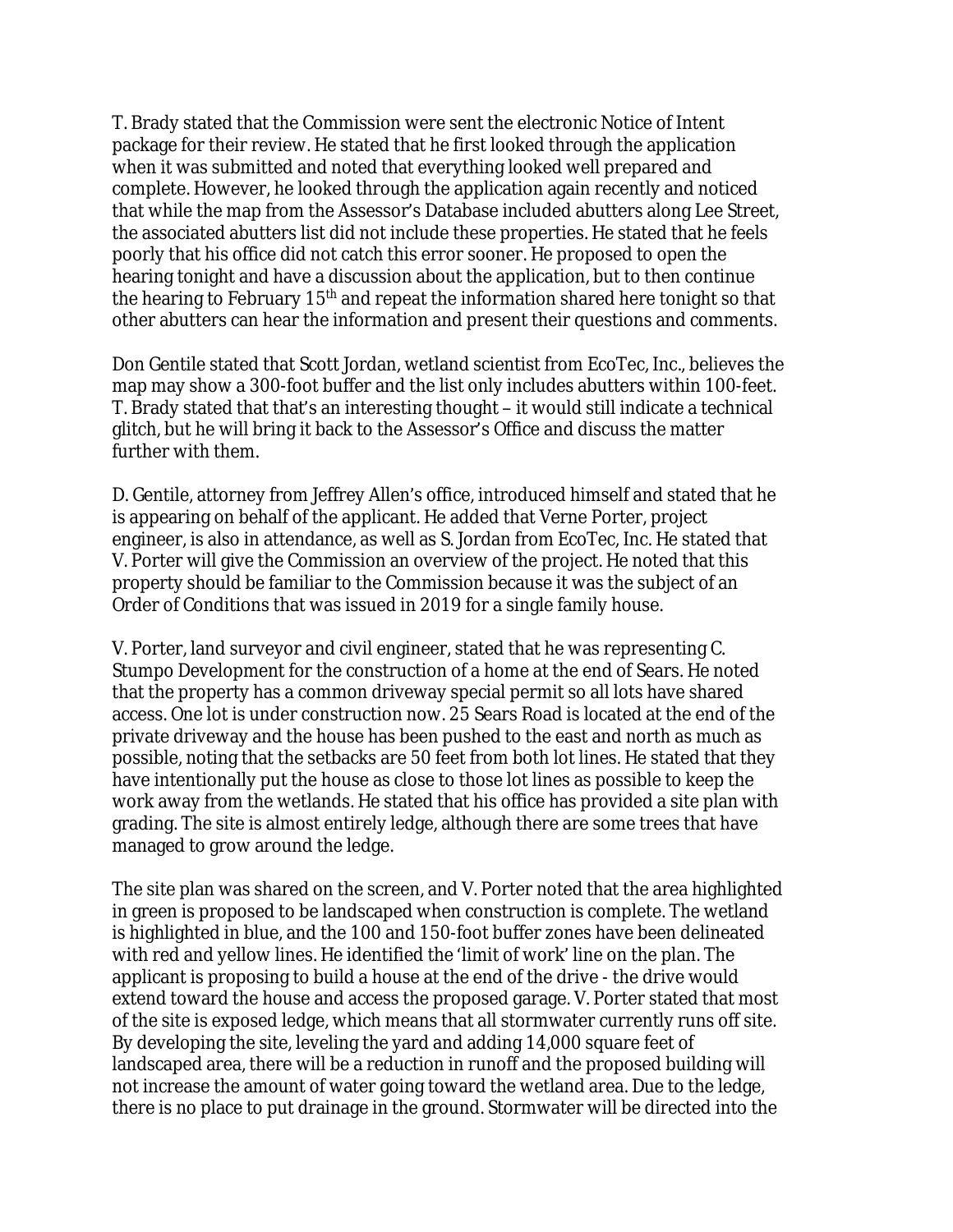proposed private drive's drainage system, which includes a series of swales and forebays, where it will then be directed into the system in place for the road. V. Porter indicated that he included a walkout at the west end of the property to limit site work. Lastly, he stated that there is steep ledge on the 100-foot buffer line which will act as a limiting factor to ensure activities do not encroach into the 100-foot wetland buffer.

M. Quigley thanked V. Porter and noted he feels it would be appropriate to pause the hearing at this point. T. Brady reminded the Commission of their visit to the site several years ago, and M. Quigley stated that additional conversation is needed to discuss blasting, etc. V. Porter stated that they would have to blast, as the entire site is ledge.

T. Brady asked if there were any questions from the public. Glenn Johnson, abutter from Dale Street, stated that he loves the location, particularly the feeling of being so close to nature. He stated that he has several questions regarding the Notice of Intent and inquired if he should ask those questions this evening or wait until the continued hearing. T. Brady stated that if it is OK with the Commission, he would prefer to answer questions at the next hearing so that everyone can be present to hear the questions. It was determined that if there are any questions or comments from the public, they should feel free to submit them via email, so that staff can then pass them along to the applicant team. Byron Anderson, abutter from Lee Street, asked what email address he should send questions to. K. Weatherseed provided her email in the Zoom chat box. He also asked if he is not able to attend the follow up hearing in February, how he will get the answers to his questions. T. Brady stated that once the questions are answered in the hearing, they will be reflected in the minutes as part of the official record. However, if there are questions that can be answered prior to the hearing, he does not see any reason to prevent dialogue via electronic communication between the applicant team and the public. He stated that he will work to facilitate that through our office.

T. Brady apologized again for not catching the abutters issue earlier, and stated that his office will draft some preliminary conditions for the Commission's consideration so the hearing can stay relatively close to the originally anticipated timeline.

*R. Schnoor made a motion to continue the hearing to February 15th at 7:20 PM. P. K. Mande seconded. All in favor.*

# **DISCUSSION OF PROPOSED MINOR MODIFICATION FOR DEP FILE NUMBER 120-172, 292 WARREN STREET**

T. Brady stated that this is regarding the pervious driveway that extends towards the house. This is a proposed modification to the surficial treatment of the roadway, and it was enough of a proposed change that he wanted the Commission to have the opportunity to ask any questions.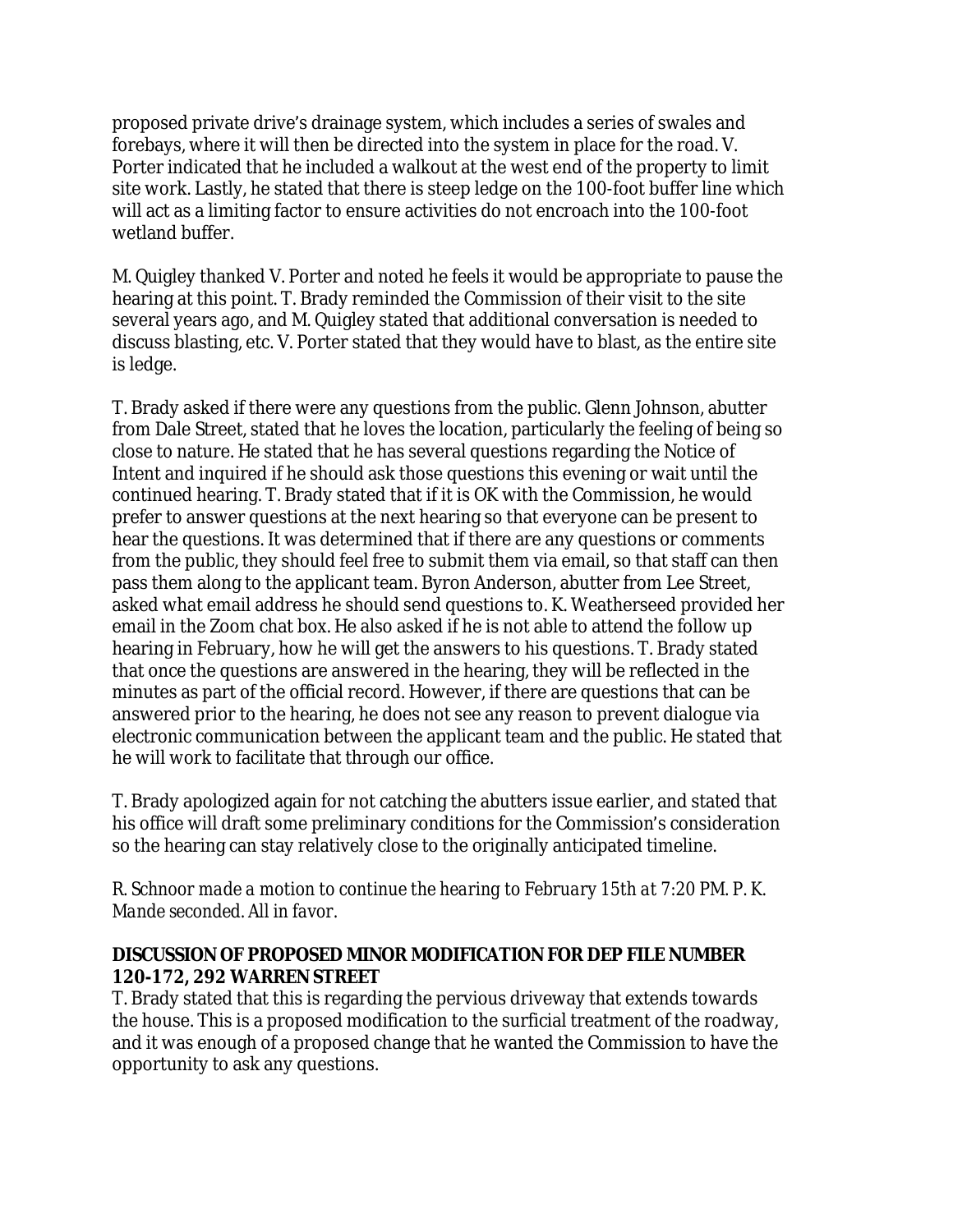Gene Crouch, senior environmental scientist for VHB, introduced himself and stated that his team did the original permitting for this project. He shared his screen and showed the Commission the site plan that was originally filed as part of the Notice of Intent and approved by the Commission. He pointed out several features of the property, including the stream, Warren Street, and the location of the original driveway. He noted that the driveway was relocated because the property owners wanted a more circuitous and attractive drive. When originally filed, the plan involved the installation of porous pavement. However, the owners ultimately decided that they did not like the look of the porous asphalt and G. Crouch has developed a different kind of treatment using granite block pavers as a porous paver for the project. The proposed granite matches the granite that is used as an accent around the property itself. The porous pavement extends down a hill, so there was a slight concern that the water under the driveway would accumulate at a low point near Warren Street and could possibly leach out of the pavement and freeze. For this reason, a small detention basin was proposed off to the side where water could spill off instead of leaching back up through the driveway. He stated that he recently got approval to replace the surface detention basin with an underground infiltration system, which has now been installed. He showed the Commission where the plastic arch infiltration champers were installed within a stone bed, and noted that this area has been landscaped.

He then shared a plan illustrating the proposed placement of granite pavers under the driveway. He stated that the stonemason was a little concerned about installing these pavers in the steep portion of the driveway, and suggested installing concrete bridges/bars that would help lock the pavers in place so that they would not shift. He noted that the granite pavers would be small sections of impervious area – 6 pavers, each one 3 feet wide, would be installed about 20 feet apart from one another. He added that the driveway has been reduced from 12 feet wide to 11.5 feet wide, so it is a little narrower than originally approved. He shared a cross section of the porous driveway, showing the granite blocks, which would be bedded in a number eight washed aggregate (a very porous, course material) so that water can easily infiltrate through the cracks between the granite blocks into the reservoir beneath. The proposed gap between pavers is ¾ of an inch. He noted that when the concept of porous paving was originally developed, it was determined that the porosity of the blocks were not nearly as important as whether water can move through the gaps between the blocks.

He then showed a cross section of the granite blocks with the concrete underneath for the steeper section of the drive. The granite would be cemented to the concrete underneath so that it cannot move, creating an anchor for the adjacent granite blocks on either side. The concrete block does not go down to the bottom of the reservoir, so it does not impact water storage. He noted that there is also a drain line that was designed along the side of the driveway so that water can move laterally along the drive. He added that underneath the driveway, there are barriers which function almost like check dams, to prevent water from rushing down to the bottom of the hill. It allows the water to infiltrate so it can be conveyed into the infiltration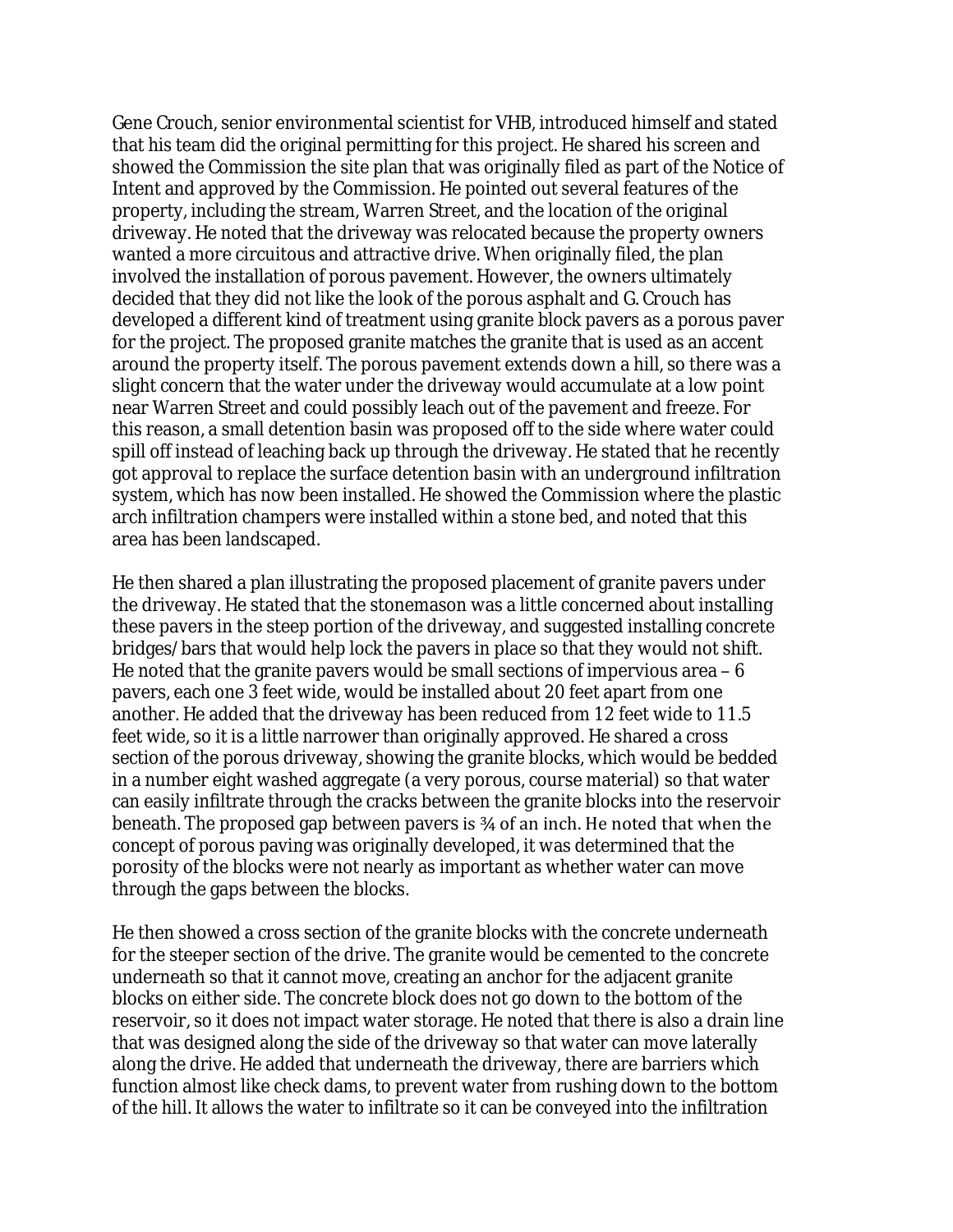chambers at the bottom of the drive. He asked if there were any questions from the Commission.

P. K. Mande asked how much water will be directed toward the infiltration chambers and whether there was there a certain drainage area that the chambers were sized for. G. Crouch responded that the chambers are connected to a perforated pipe which runs along the side of the driveway. The chambers were designed to accommodate drainage for the entire driveway. If the system were to get overwhelmed, there is an emergency outlet that would allow excess water to bubble up through a grate. P. K. Mande inquired if there is any sheet flow coming from the driveway and the landscaped area south of the driveway. G. Crouch responded that the steep area is heavily vegetated. T. Brady noted that the Commission requested this planting in the Order of Conditions. The Commission discussed what would happen if the driveway system fails, and ultimately agreed that the perforated pipe would catch the water.

M. Quigley asked if G. Crouch could speak to the differences in maintaining porous granite block infiltration rates versus porous asphalt, and what his client has committed to from an operations and maintenance plan perspective. G. Crouch responded that when you have granite blocks, you can potentially have issues plowing it and catching the blocks and causing damage. He stated that the owners do not use the driveway when there is snow and they will not plow it or treat it with icing agents or sand. Normally with porous product like this, it needs to be vacuum cleaned to get the fine grit and material out that would normally affect infiltration rates. The gaps in the granite pavers are ¾ of an inch so won't clog easily. M. Quigley asked whether the Commission would need to modify the original order of conditions or maintenance plan to take note of the winter maintenance. T. Brady stated that it would be helpful if G. Crouch could send the Conservation Office communication that it is the intent of the property owner to discontinue use of the driveway during the winter months. R. Schnoor asked what would happen if the property is sold and this information is not in the Order of Conditions. T. Brady responded that the nature of the driveway makes it difficult to maintain during the winter. From a practical standpoint, the owners will utilize the driveway on the other side, since it is flat and fairly level. He discussed what he envisions might happen if sand and icing agents are applied, and ultimately stated that his professional opinion is that it does not require an amendment to the Order. R. Schnoor also asked about the six concrete bars under the driveway, and noted that while she appreciates that they don't go down the full depth of the chamber, she wonders whether they may still cause enough disturbance to result in a failure of the driveway. G. Crouch replied that there is eight inches of heavy crushed stone, which is a substantial driveway base. The stone is so large and the voids are so great that water will move very easily and rapidly around the stone, so the reservoir underneath won't fill up with water to the point where it's filling up against the concrete. The perforated pipe down the side is also going to give water a means to get around and pass the concrete. M. Quigley asked whether there are enough check dams to control the velocity of the water. T. Brady suggested that there were around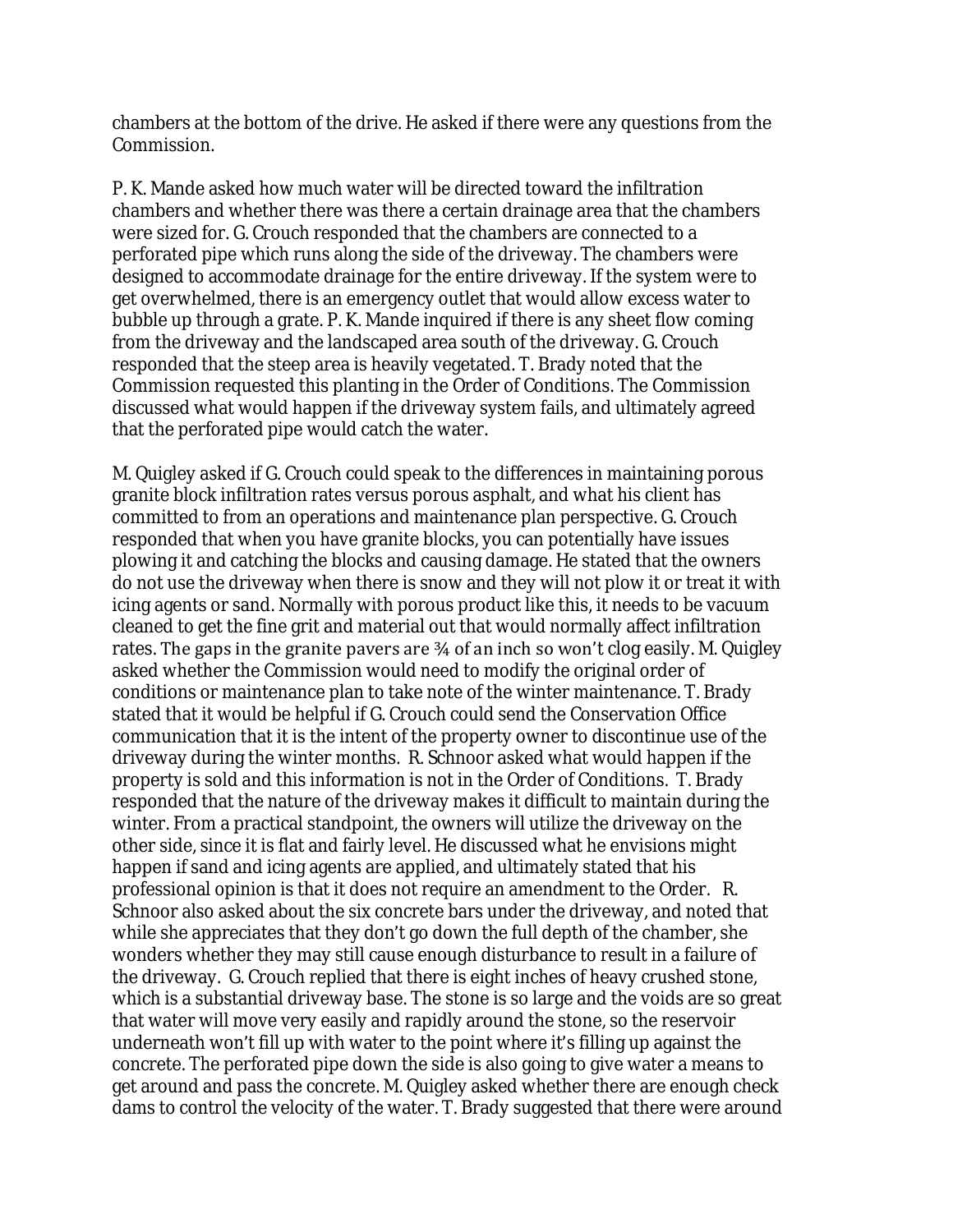6-8 check dams. G. Crouch stated that he'd need to check. M. Quigley asked if there were any comments from the public – there were not.

*P. K. Mande made a motion to approve this minor modification. W. Corrdin seconded. All in favor.* 

# **DISCUSSION OF CPA COMMITTEE CONSERVATION COMMISSION REPRESENTATIVE**

T. Brady stated that his office received a message requesting that the Chair or their designee serve on the CPA Committee. M. Quigley asked if T. Brady could share a little bit of information about the required commitment and the structure of the committee. T. Brady responded that it won't be an onerous commitment, and based on CPA Committees in other communities, would likely be around a 12-16 hour commitment over the course of a year. He noted that that number may be different in Brookline. A. Vecchio, Director of Parks and Open Space, added that the CPA Committee in Concord met 18 times last years, so the designee should expect to attend at least two to three meetings prior to each town meeting. A. Vecchio stated that the Committee will focus on identifying funding that is available and creating a plan on how to distribute the money amongst various projects and interests.

P. K. Mande asked whether it would be a consultant developing the plan with the Committee advising, or whether staff would be developing the plan. A. Vecchio responded that staff would be pulling this together and noted that there has been discussion of potentially hiring a part time staff person specifically to manage CPA. T. Brady added that the broad structure of the roles of the CPA Committee is already determined by legislation, including specific parameters the committee needs to follow. M. Quigley asked if there was anyone on the Commission interested in serving as the Conservation Commission designee. Both P. K. Mande and S. Burrington voiced interest. P. K. Mande noted that she is also the Conservation Commission's representative on the Zoning Bylaws Committee and discussed her experience serving on that Committee. R. Schnoor stated that it would be great if all the Commissioners could find areas in which there were interested in being advocates. M. Quigley stated that the Commission should think about having more active rotations for their designees. M. Quigley noted that he would love to accelerate conversations with the Engineering Division regarding green infrastructure opportunities. T. Brady stated that he can organize a meeting with the new Water and Sewer Director, as well as the new Engineering Director. A. Vecchio noted that green infrastructure is a high priority for both herself and the Commissioner, and added that they have submitted an ARPA funding request around some planning efforts to map out green infrastructure opportunities throughout Town.

*P. K. Mande nominated S. Burrington to serve as the Commission's designee on the CPA Committee. R. Schnoor seconded. All in favor.*